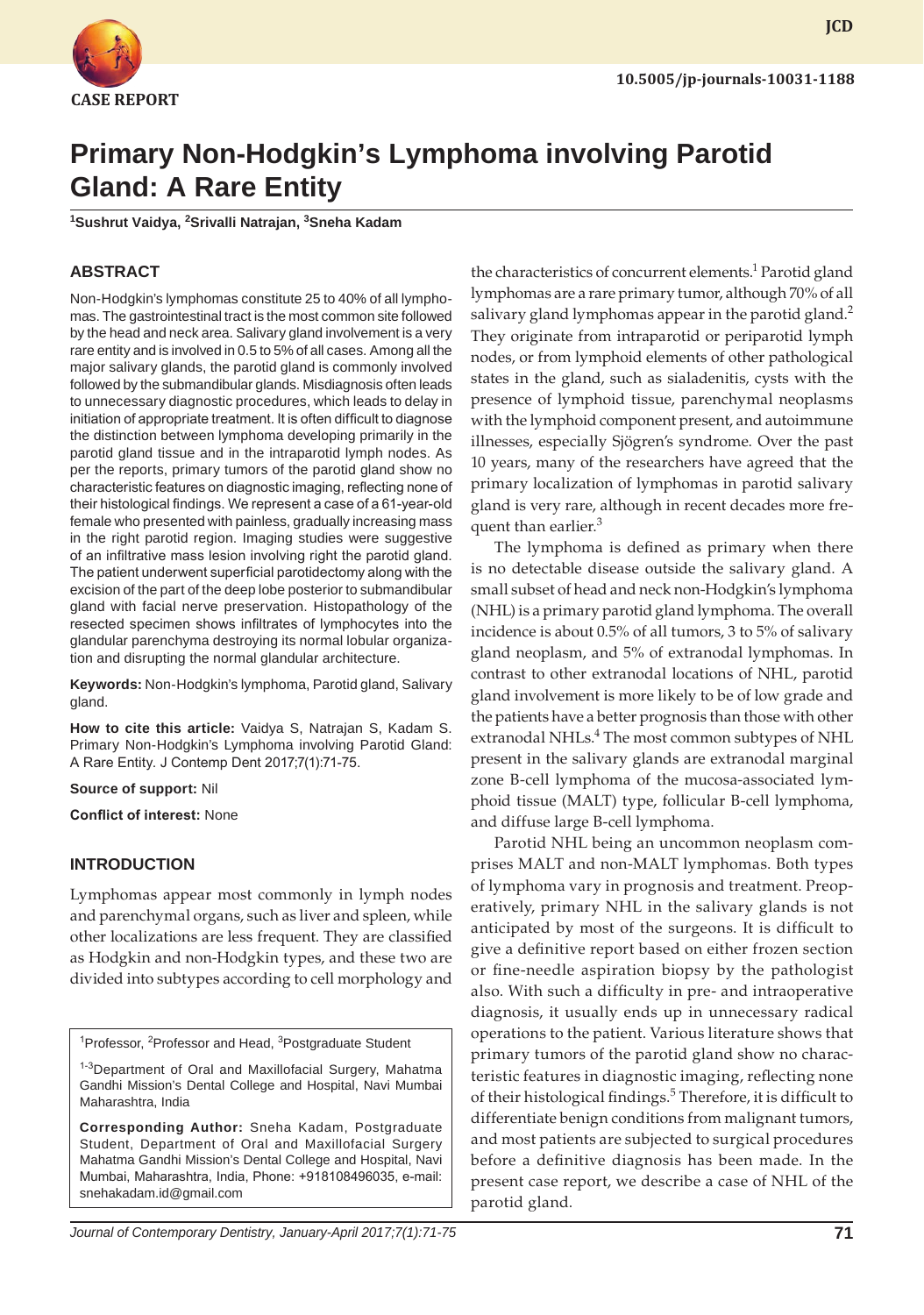## **CASE REPORT**

A 61-year-old female presented with right-sided parotid swelling since 6 months. Initially it was small in size, which gradually increased to size measuring approximately  $5 \times 4$  cm. On examination, the swelling was nontender, fixed to the underlined structure, firm-to-hard in consistency, and present in a preauricular region extending from helix of the ear superiorly and inferiorly toward the ear lobule. The skin over the swelling has no change in coloration as compared with surrounding skin (Fig. 1). The facial nerve examination was found to be normal. There was no other significant family or personal history. No other abnormality was found in the oral cavity, nasopharynx, larynx, or the ears. There was no palpable enlargement of cervical lymph nodes. There was no clinical evidence of Sjögren's syndrome, lymphadenopathy, recurrent gland swelling, or unexplained xerostomia. Differential diagnosis of pleomorphic adenoma, Warthin's tumor, and parotid lymphoma was made. Although rarely observed in the parotid gland, lymphoma should also be considered in the differential diagnosis. The patient was staged according to the Ann Arbor staging system (Table 1). Staging consisted of a general physical examination,



**Fig. 1:** Preparation of surgical site by preauricular incision

| Table 1: Ann Arbor staging system for NHL |  |  |  |  |
|-------------------------------------------|--|--|--|--|
|-------------------------------------------|--|--|--|--|

| Stage | Description                                                                                                                                                                                                                         |
|-------|-------------------------------------------------------------------------------------------------------------------------------------------------------------------------------------------------------------------------------------|
|       | Involvement of a single lymph node region or of a<br>single extranodal organ or site (IE)                                                                                                                                           |
| Ш     | Involvement of two or more lymph node regions on the<br>same side of the diaphragm, or localized involvement<br>of an extranodal site or organ ( $II \nE$ ) and one or more<br>lymph node regions on the same side of the diaphragm |
| Ш     | Involvement of lymph node regions on both sides of<br>the diaphragm, which may also be accompanied by<br>localized involvement of an extranodal organ or site (III)<br>E) of spleen (III S) or both (III SE)                        |
| IV    | Diffuse or disseminated involvement of one or more<br>distant extranodal sites                                                                                                                                                      |

**Table 2:** Stage grouping relevant to treatment planning for NHL

| Limited stage        | Advanced stage          |
|----------------------|-------------------------|
| Ann Arbor I, II      | Ann Arbor III. IVa      |
| Bulk less than 10 cm | Bulk greater than 10 cm |
| No B symptoms        | <b>B</b> symptoms       |
|                      |                         |

hematological screening, computed tomography (CT) of chest, abdomen, and pelvic regions, and bone marrow biopsy. The CT chest and ultrasonography of abdomen and pelvis were normal. In contrast to the complexity of classification, the staging of NHL is straightforward. The patients can be divided into two groups based on Ann Arbor stage: Bulk or size of tumor and presence of B symptoms (Table 2). The B symptoms refer to systemic symptoms of fever, night sweats, and weight loss, which can be associated with both Hodgkin's lymphoma and NHL. The presence or absence of B symptoms has prognostic significance and is reflected in the staging of these lymphomas. The CT scan of head and neck shows solid homogeneous mass with ill-defined border involving right parotid gland, largest in the superficial lobe and extending into the deep lobe (Figs 2A and B). As per the staging system, our patient was under stage I, bulk less than 10 cm, and no B symptoms were observed.

A superficial parotidectomy with part of the deep lobe posterior to submandibular gland was excised with preauricular skin incision. Facial nerve and its terminal branches were preserved with careful dissection. The retromandibular vein was ligated and a globular mass seen arising from the superficial lobe of the parotid gland (Figs 3 and 4). The tumor was removed along with other smaller mass from the deep lobe posterior to submandibular gland (Fig. 5). A corrugated rubber drain was placed for 48 hours (Fig. 6).

## **Hematoxylin and Eosin-stained Sections**

### Under Low Magnification

Both capsulated and uncapsulated areas of salivary gland tissue and lymph nodes were seen. Infiltrates of lymphocytes are seen infiltrating into the glandular parenchyma destroying its normal lobular organization. Foci of oncocytes were also seen (Fig. 7).

## Under Higher Magnification

Lymphomatous infiltrates that have disrupted the normal glandular architecture were seen. Lymphomatous area shows both monotypic and pleomorphic cells. The presence of numerous large cells with eosinophilic cytoplasm showing monolobed or bilobed nucleus with nuclei can be appreciated in between lymphocytes. Acini adjacent to the lymphoid infiltrate are destroyed (Fig. 8). Many

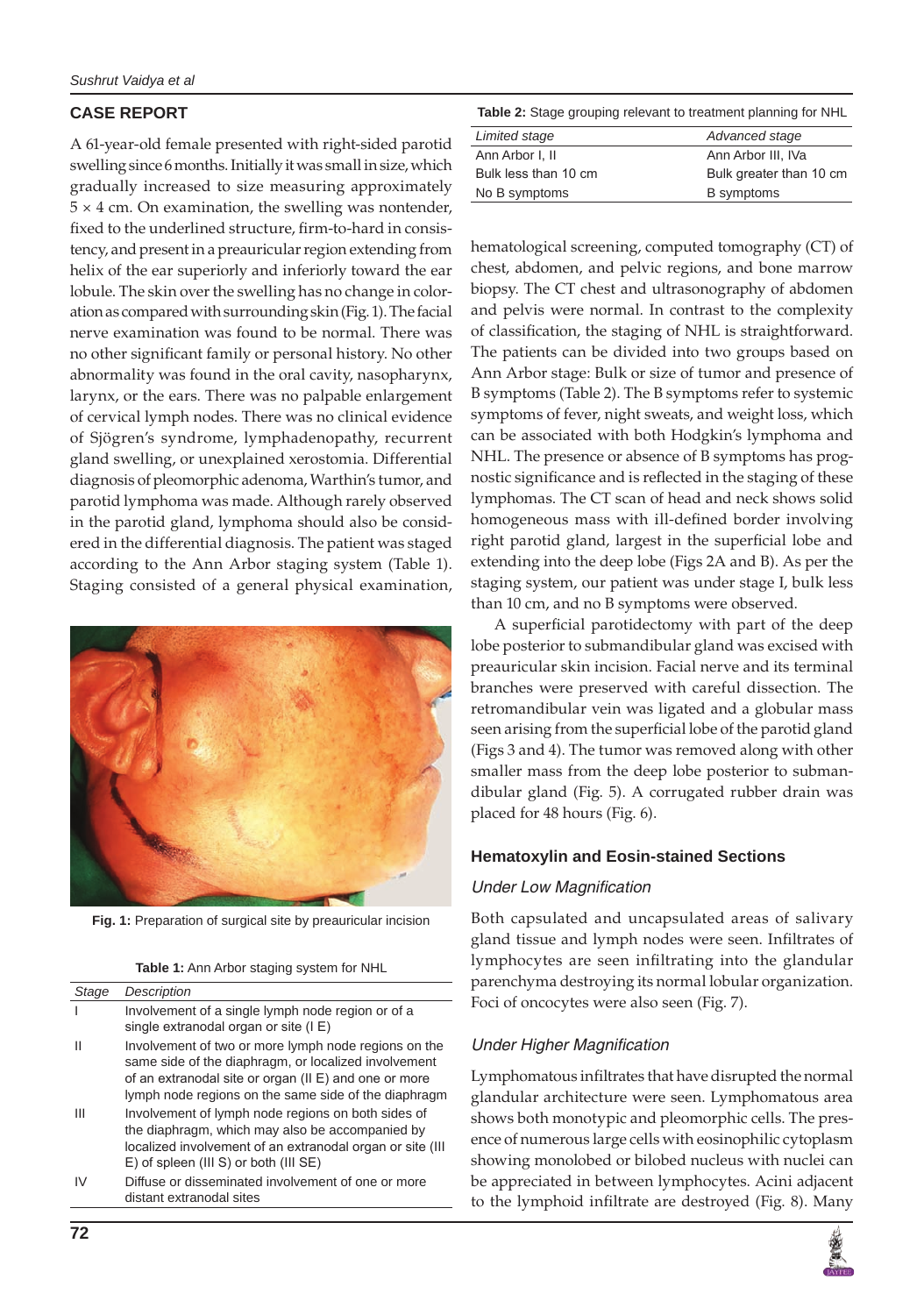*Primary Non-Hodgkin's Lymphoma involving Parotid Gland*



**Figs 2A and B:** (A) The CT image reflects diffuse homogeneous neoplasm with an illdefined margin occupied in the right parotid gland; and (B) Coronal CT image reflects the solid mass with well-circumscribed margins in the right parotid gland



**Fig. 3:** Intraoperative image reflecting tumor involving parotid superficial lobe



**Fig. 4:** Postoperative image after removal of tumor



scattered salivary gland ducts and epimyoepithelial islands are also seen.

Postoperative recovery was uneventful and facial nerve function showed mild weakness, which improved





**Fig. 5:** Resected specimen **Fig. 6:** Postoperative picture of the patient with corrugated rubber drain

by physiotherapy (Fig. 9). The CT scan of the head, neck, chest, and abdomen at 2 and 6 months after the surgery revealed no evidence of lymphoma infiltration. Our patient had isolated surgical treatment without chemotherapy or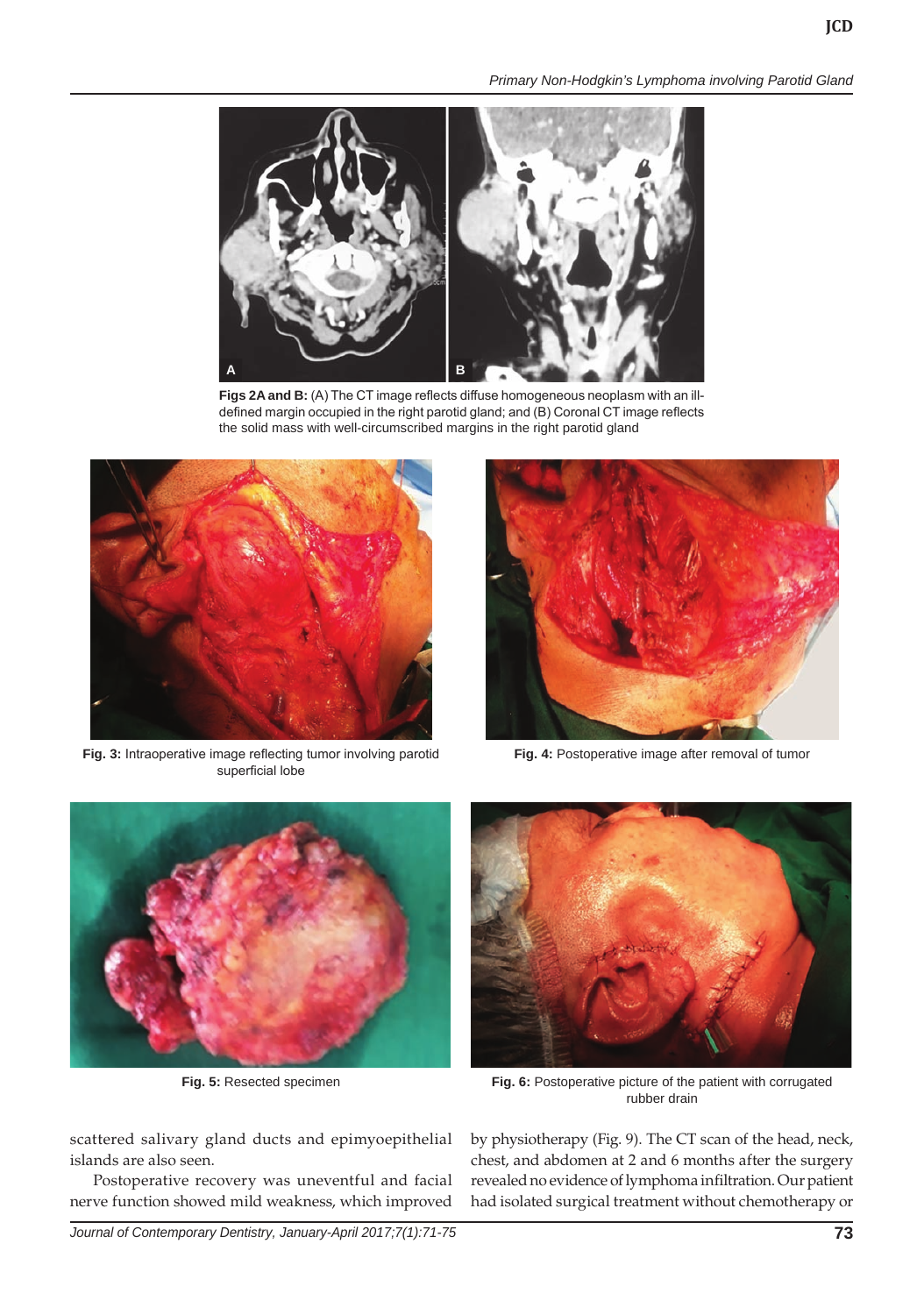

**Fig. 7:** Histopathological examination of specimen – infiltration of salivary and parenchyma with atypical lymphoid cells



**Fig. 8:** Dense lymphoid infiltrate with partial obliteration of acini



**Fig. 9:** Seven months postoperative view

radiotherapy. By the time this report was completed, the patient had been followed for 7 months without evidence of recurrence.

#### **DISCUSSION**

Malignant lymphoma of the parotid region may arise from an intraparotid lymph node or in the gland itself. In the intraparotid lymph node, the histological features and natural history of the disease are those of nodal lymphoma in general. Non-Hodgkin's lymphoma of the parotid gland is usually a painless, progressive enlarging mass.6 As only about 5% of all salivary gland tumors are malignant lymphomas, primary salivary gland lymphoma is rarely suspected before biopsy or surgical removal.<sup>7</sup>

Primary salivary gland lymphoma is defined as enlargement of parotid gland at first presentation, followed by pathological diagnosis that includes parenchymal involvement of the salivary gland without evidence of lymph node origin.<sup>8,9</sup> The majority of salivary gland lymphomas are NHLs of B-cell type, especially MALT lymphomas. The MALT lymphoma is usually associated with chronic inflammatory process, which is either because of an immune process or infection, such as myoepithelial sialadenitis and Sjögren's syndrome.<sup>10</sup> Schusterman et al $^5$  noticed a progressive increase in the incidence of salivary gland lymphomas during the last several decades. This may result from a combination of factors: (1) referral pattern, (2) increased lifespan of individual, and (3) use of sophisticated molecular techniques. Malignant lymphomas of the parotid gland are uncommon in patients younger than 50 years, with 2:1 male to female ratio. The impact of the disease stage, histological grade, and presence or absence of an underlying autoimmune disease on clinical outcome is controversial.

Primary malignant lymphomas of the parotid gland are uncommon. Clinically, they manifest as a unilateral, slow-growing painless mass. Most of these tumors are B-cell type of NHL. Malignant lymphoma originating in the parotid gland is relatively rare and occurs in 1 to 5% of tumors, where the parotid gland is the original site of the tumor.<sup>9</sup> It is believed that the differentiation of malignant lymphoma originating in the parotid gland from other tumors (including benign tumors) is difficult; however, some authors as per the literature have reported that malignant lymphomas showed tumor homogeneity surrounded by well-defined margins and were rarely associated with necrosis.<sup>10</sup> So as per the observations of the present case, it is indicated that it is necessary to consider the possibility of malignant lymphoma even when the lesion is rapidly increasing in size and exhibits necrosis or an infiltrative tendency in the imaging presentations, strongly suggesting epithelial tumors. Malignant lymphoma originating in